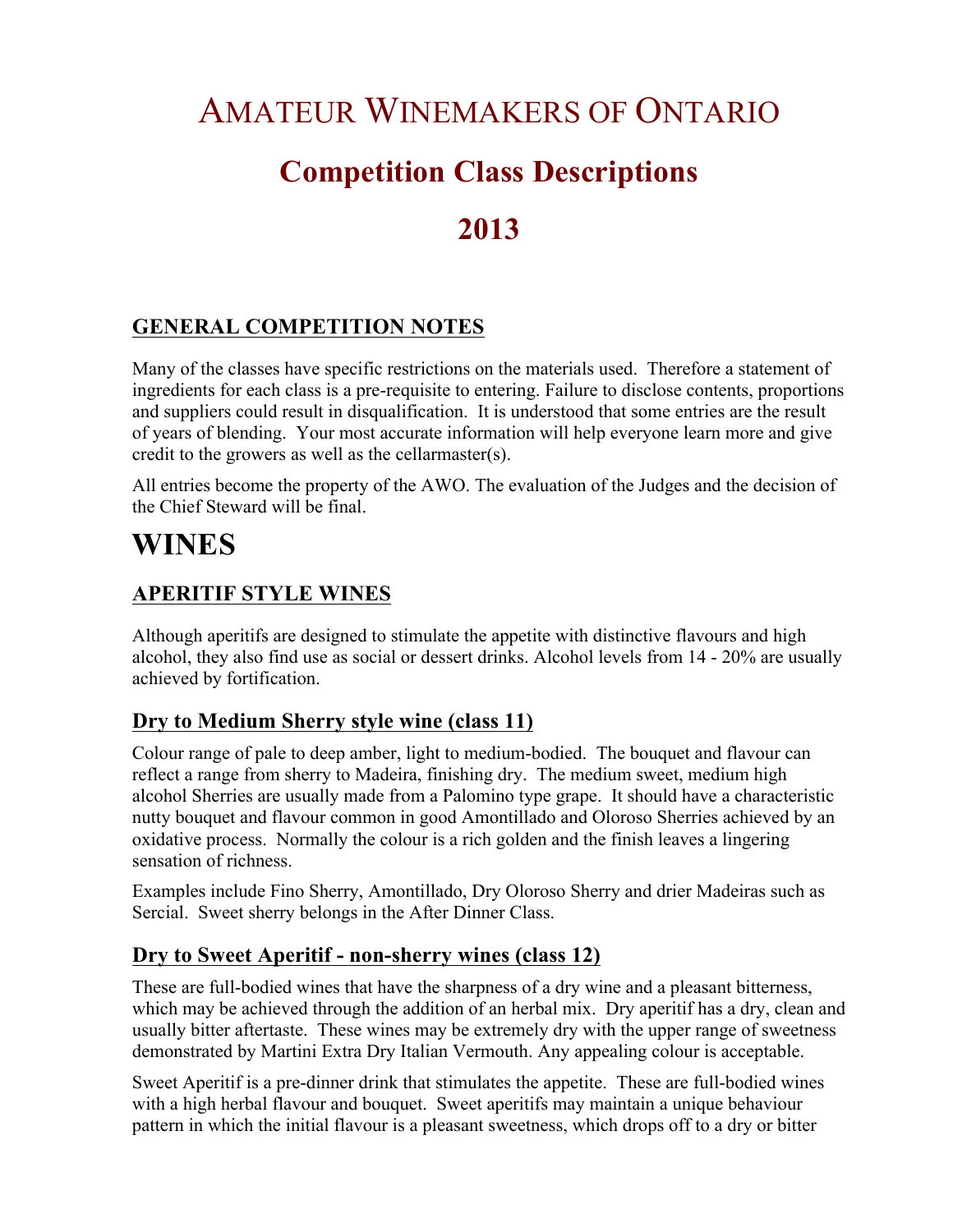aftertaste and a nearly complete disappearance of that initial sweetness. Alternatively, sweet herbed fortified wines can be entered in this class, reflecting commercial patent aperitifs. Any appealing colour is acceptable.

#### **WHITE TABLE WINES**

These are wines to be drunk with lighter flavoured foods. The wines range from colourless to straw and even golden. Avoid brown tinges as darker colours are less appealing in these classes and often is indicative of a problem fermentation, poor cellaring, or simply over-aged.

The bouquet should be fresh and crisp, often reflecting varietal characteristics in the appropriate classes.

The sweetness of a white table wine may range from bone dry to medium dry. Stress must be placed on balance of acid and sugar so that the sugar is not noticeable before fruitiness and other qualities...

Some spritz is acceptable in a white wine, although the bubbles should not be rising in the glass. White table wines may be made from grapes, grape juice or grape concentrate.

#### **Chardonnay (class 21)**

Colourless to gold is an acceptable range, but straw seems to dominate in commercial examples. A darker colour is likely to indicate age and/or barrel maturation. The bouquet should be complex with a prominent varietal aroma and rich nose. 'Butterscotch' may be present as well as an earthy 'barnyard' character. These may be the by-products of malo-lactic fermentation, oak aging and long exposure to the lees. Oak aging will contribute to the complexity but this should be balanced by fruit on the nose and acid, alcohol and glycerine on the palate.

The wine is light to full-bodied and the residual sugars should not exceed 1%. The wine may exhibit a filling buttery start followed through to a lemony finish, married together with a soft oak flavour. The aftertaste should be clean, lemony and persist, or it may be the crisp 'Chablis' style. Classic Burgundian style chardonnay may hint at green apple flavours but open up to reveal mineral, earthy complexity, a big mid palate, and weight and concentration in the finish. Entries must contain at least 85% Chardonnay product regardless of source: i.e. grape, juice or concentrate.

#### **Riesling (class 22)**

This class is limited to traditional German, Johannesburg or White Riesling products. Many other varieties have been named Riesling, but are not true Rieslings. Two varieties commonly available to home winemakers which do not belong in the Riesling Class are Welschriesling from Ontario and Emerald Riesling from the Central Valley of California.

These wines will range from colourless to golden. Golden possibly indicates sweetness. This is a light to medium-bodied wine. The bouquet must be very pronounced with a typical Riesling aroma that is fruity with an identifiable spiciness.

The sweetness ranges from 0% to 3% residual sugar. Alsatian style wines are dry, while German sweet reserve wines represent the upper end of acceptable sweetness. The nose should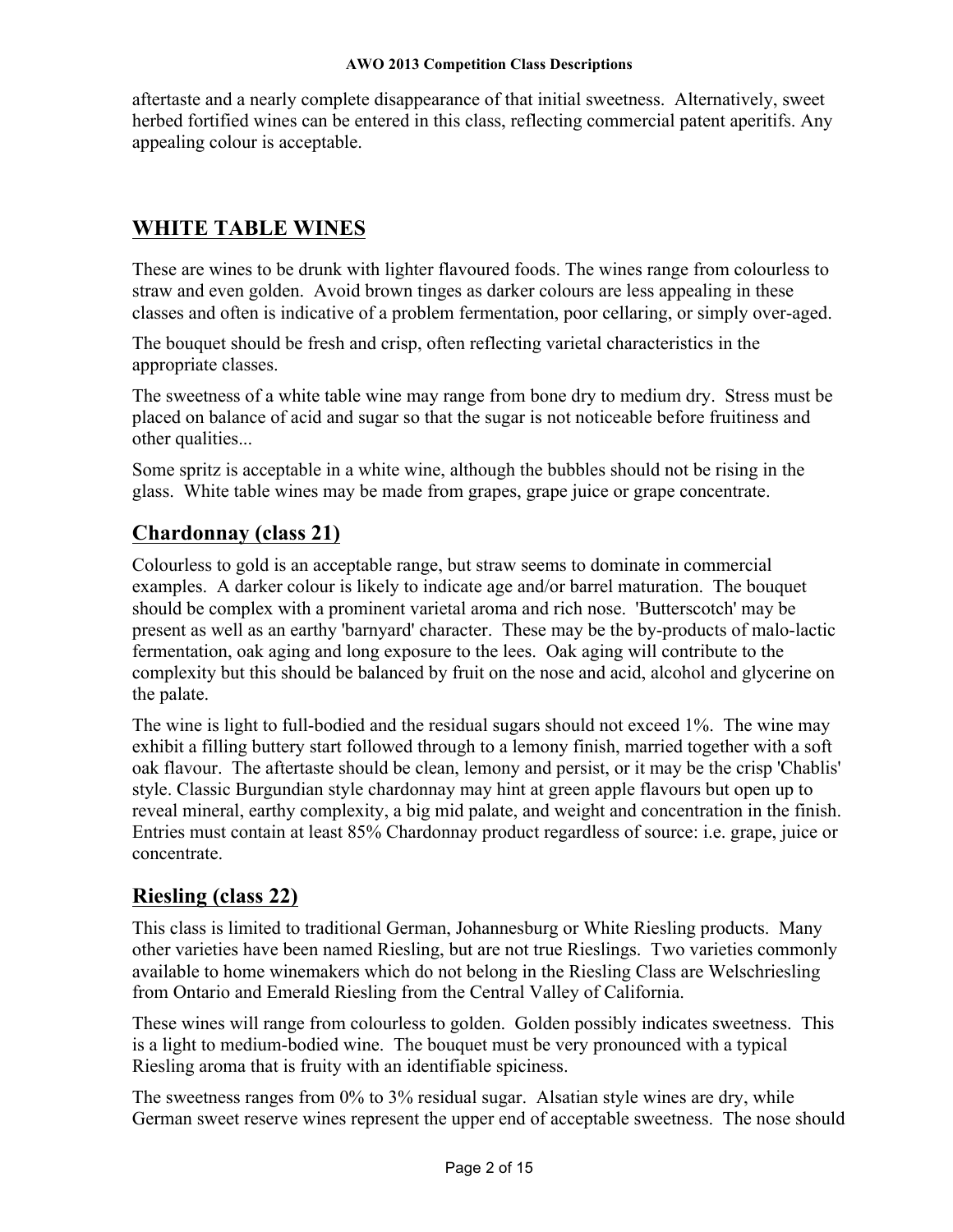follow through with an accompanying fruity flavour. It is very important to strike a balance of acid and sugar - avoid cloying sweetness. The flavour profile should be balanced, clean and crisp, with an acid finish. Entries must contain at least 85% Riesling product, regardless of source: i.e. grape, juice or concentrate.

#### **White Non Vinifera (formerly White Hybrid Family) (class 23)**

As with the Red Hybrid Class, wines here are meant to be French-American Hybrids only, not "crosses" of vinifera white grapes. Crossing varieties of vinifera and North American species yield fruits known as "hybrids". These hybrid varietals do not include "crosses" of only vinifera white grapes. Many of these hybrids were initially developed by the French and hence are known as "French Hybrids". The prominent varieties within this class would be Vidal and Seyval Blanc, but also include such grapes as Traminette, Geisenheim, New York Muscat and other more experimental varieties having North American scion parentage.

The residual sweetness may range from 0% to 3%. When making a dry table wine, some of the characteristics listed under Chardonnay may be appropriate. When making an off-dry wine, some of the comments under Riesling may be appropriate. These wines should be within the general standards for white table wines but must contain at least 85% of a hybrid varietal or blend regardless of source: i.e. grape, juice or concentrate.

#### **Gewurztraminer (class 24)**

This class is limited to Gewurztraminer products. Sources of grapes are primarily Canadian, but other sources are becoming available, as well as concentrate kit wines. Concentrates may be used, but must meet the above restrictions. Thus it is imperative that the ingredients are known and the percentages of any restricted grape are stated.

These wines will range from pale straw colour through medium yellow to golden, maybe even a hint of pink blush. The wines can be made from dry to slightly sweet for balance. This is a light to medium-bodied wine. The bouquet must be very pronounced with herb-like aromas, including roses, jasmine, lychee fruit, peaches. Spiciness may range from white pepper to cinnamon, cloves, and ground ginger.

The sweetness ranges from 0% to 3% residual sugar. The nose should follow through with an accompanying fruity flavour. It is very important to strike a balance of acid and sugar - avoid cloying sweetness. Alcohol can be quite high – up to 14% without any fortification. The flavour profile should be balanced, soft velvety and light to medium-bodied, but finish long with decent acidity. Entries must contain at least 85% Gewurztraminer product regardless of source: i.e. grape, juice or concentrate.

# **Other White Table Wines (class 25)**

These include white table wines featuring 85% varietals and blends other than Chardonnay, Riesling, Gewurztraminer or White Non Vinifera (Hybrids), (which account, if present, for not more than 15% of the total). The most common varieties that have been submitted in recent competitions include: Sauvignon Blanc, Pinot Blanc, Pinot Gris and Viognier.

Concentrates may be used, but must meet the above restrictions. Thus it is imperative that the ingredients are known and the percentages of any restricted grape are stated. Example: 85% Other white vinifera(s), 5% Chardonnay, 5% Riesling and 5% white hybrid fits this class.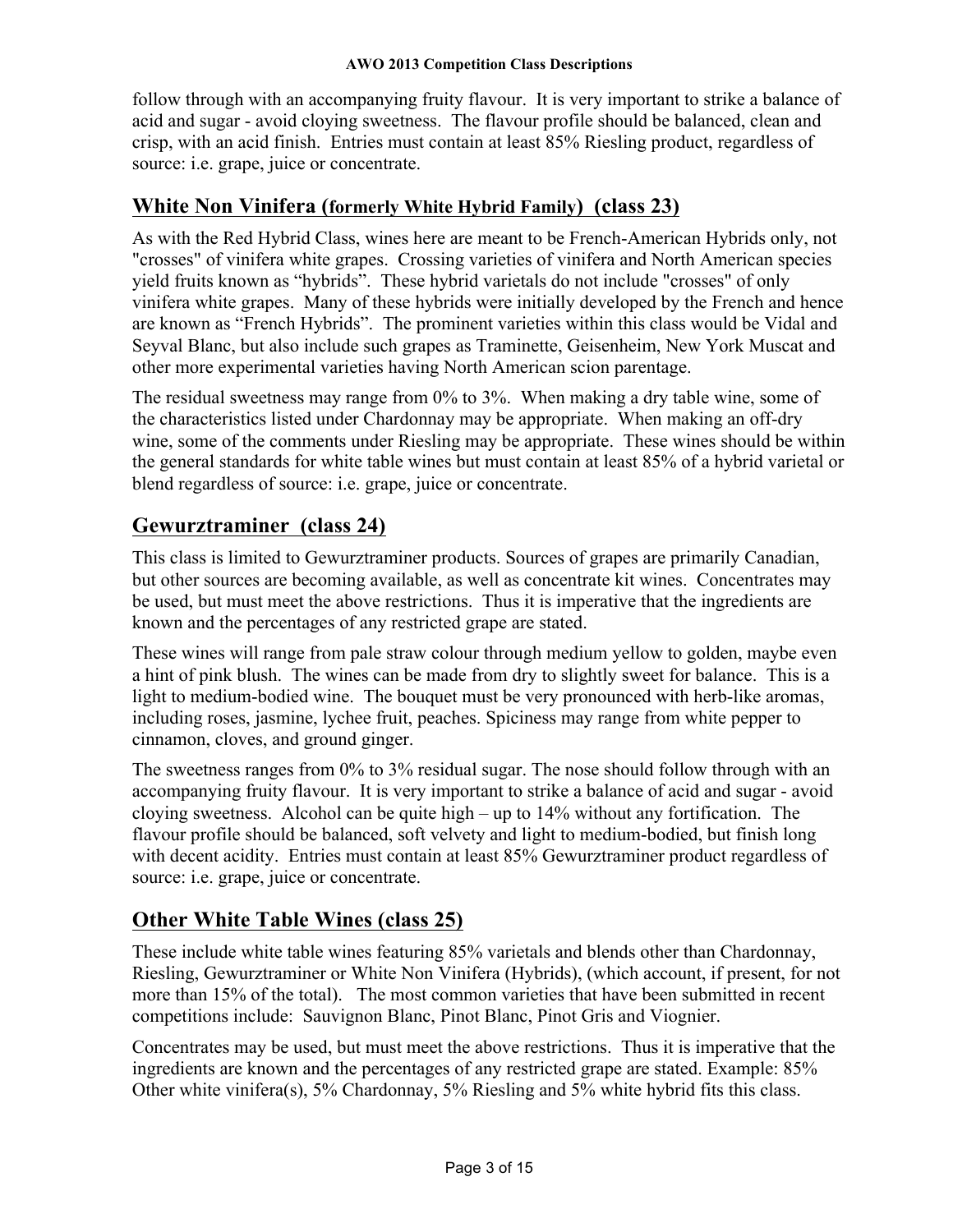#### **White Table Wine Blend (White Blend) (class 26)**

This class is for only those blended white table wines that do not fit into any of the other white table classes. Concentrate kit wines that do not specify grape varieties belong in this class. To be eligible both the producer and kit name must be supplied.

# **ROSÉ / BLUSH TABLE WINE (PLEASE IDENTIFY IF DRY OR OFF DRY)**

# **Rosé / Blush Table Wine) (dry class 31A, off dry 31B)**

Rosés are wines to be drunk with food. Colour points in this class depend upon attractiveness as a rosé. Colours such as pale pink, orange, purple and light red are acceptable. Rosés and Blush wines are light to medium-bodied. They must be pleasant in bouquet and flavour and have a clean, refreshing aftertaste. The acid should be in balance with the fruit sweetness or the complexity should be in balance with the dryness. Rosés may be dry to medium dry. In this class they are judged as a table wine. Some spritz is acceptable in the glass. Blush wines may be pale pink as a result of brief red grape skin contact during crushing and pressing. Blush wines may be sweeter than a typical rosé. Balance is a function of acid and alcohol.

#### **RED TABLE WINES**

These are wines to be drunk with richly flavoured foods.

The colour range is from light red through ruby and garnet with a tawny edge indicating a well -matured wine. Red -purple edges denote a young wine.

Red table wines are medium- to full-bodied with the flavour, acid, alcohol, and tannin in perfect harmony. The rich, full bouquet should follow through to match the flavour of the wine. A varietal bouquet is very acceptable.

Because fermentation is carried out on the pulp and skins, considerable tannin is extracted. The astringency of this ingredient gives the effect of dryness and possibly bitterness in the mouth when the wine is young. This tannin will soften as the wine ages. A fully matured red will have some glycerine, which may be mistaken for a slightly sweet edge - this is expected and acceptable. A lingering aftertaste is desirable.

Avoid entering wines before their time! Many red table wines require considerable aging time in order for the tannins and acids to properly marry; this is even true for some of the lighter style wines.

# **Red Bordeaux Style (class 41)**

Varietal wines in the Red Bordeaux Style Class must contain at least 85% of one of the following grapes: Cabernet Franc, Cabernet Sauvignon, Carmenère, Malbec, Merlot, or Petit Verdot. The remaining 15% may be any ingredient. Blended wines in this class must contain at least 85% of two or more of the above varieties blended to create an elegant combination rather than a wine resembling one of the components. The remaining 15% may be any ingredient. Typical bouquet and flavour characteristics range from cassis to currant to bell pepper and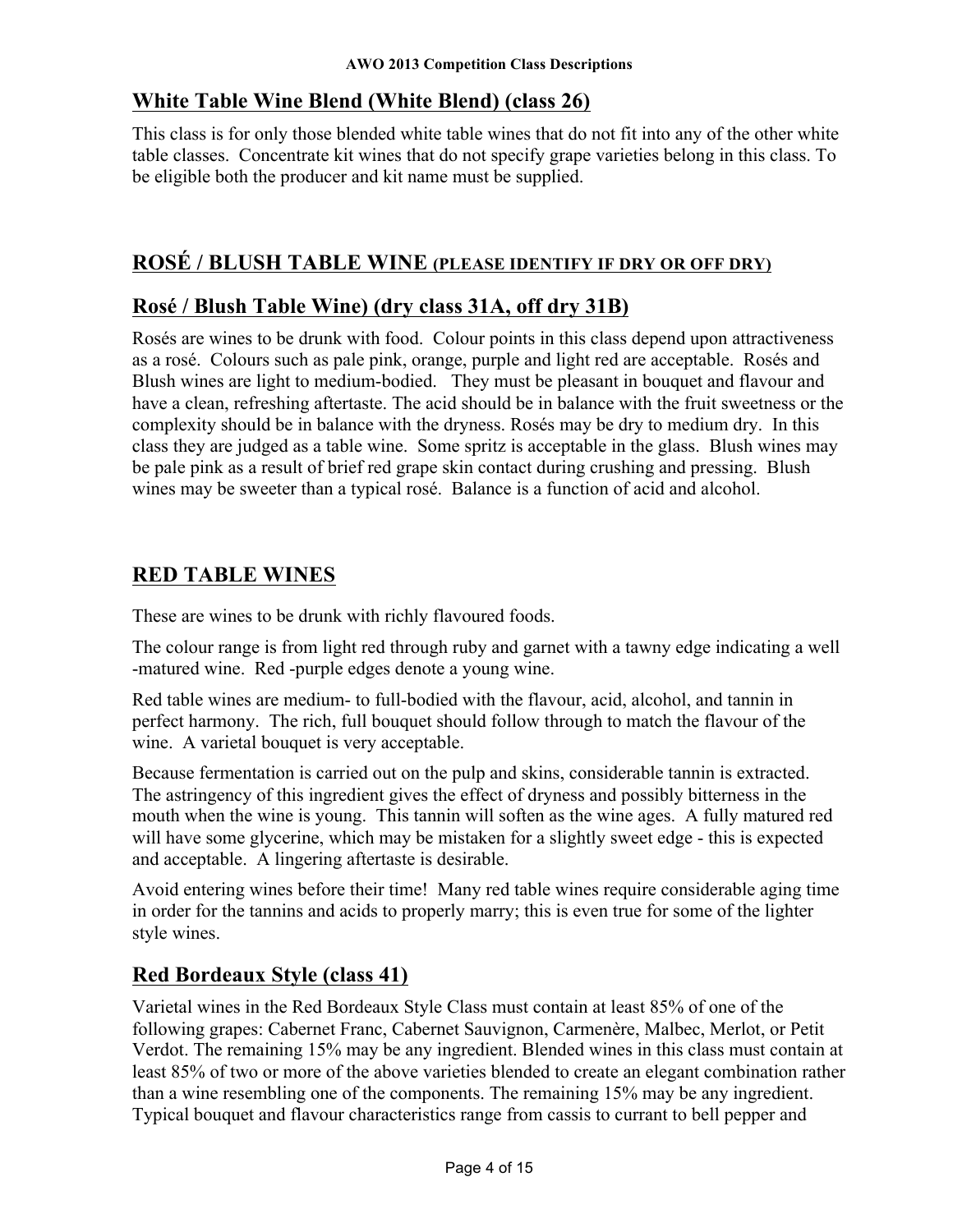cedar, depending on such parameters as fruit ripeness, acid level, yeast selection, malic conversion and use of wood. Grape, juice or concentrate may be used for your must, regardless of source.

#### **Pinot Noir / Gamay Family (Note changes) (class 42)**

These are wines made primarily from either the Pinot Noir, Gamay Noir, Pinot Meunier grapes, or blends thereof such that these specific grape varieties are not less than 85% either individually or in combination. Bouquet and flavour profile will range from spice (cinnamon) to cherry, to earthy, mushroom, leather, and barnyard, depending on fruit ripeness, yeast selection, malic conversion, use of wood and / or degree of carbonic maceration. Grape, juice or concentrate may be used for your must, regardless of source. **Note that Zweigelt is no longer in this class. It has been moved to the other red class.**

#### **Red Non Vinifera (formerly Red Hybrid Family) (class 43)**

As with the White Hybrid Class, wines here are meant to be French-American Hybrids only, not "crosses" of vinifera white grapes. These wines should be within the general standards for dry red table wines outlined above but must contain at least 85% of a hybrid varietal or hybrid blend. The prominent varieties within this class include Baco Noir and Marechal Foch, and to a lesser extent include de Chaunac, Chambourcin, Chancellor, Chelois, Villard Noir, Frontenac and other experimental varieties with North American scion parentage regardless of source: i.e. grape, juice or concentrate. Crossing varieties of vinifera and North American species yield fruits known as "hybrids". These hybrid varietals do not include "crosses" of only vinifera red grapes. Many of these hybrids were initially developed by the French and hence are known as "French Hybrids". Concentrates may be used, but are unusual, as they must meet the above hybrid varietal restrictions.

The grapes appropriate in this category display a range of bouquet and flavour characteristics. Regardless, all wines should display a profile of a well-made red table wine of at least 12% alcohol, dry, with a full mouth feel.

#### **Red Rhone Style (formerly Syrah / Rhone Blends) (class 44)**

The prominent varieties within the Rhone Blend are classically defined as a combination of Syrah (Shiraz) and or Grenache with lesser portions of Carignan, Cinsault, and Mouvedre or Alicante Bouschet, (and others less available to amateurs in Canada). Petite Sirah is NOT a Syrah grape and does not belong in this class – see Other Red Table.

These blends may be quite powerful: deeply coloured, highly alcoholic, tannic; or lighter blends, partly or fully fermented using carbonic maceration. Flavour profiles include violets, black cherry, liquorice, to humus and various pepper and herb spices.

A clear statement of ingredients is a pre-requisite to entering this class, in which 85% of the grape content is made up of the above-mentioned grape varieties. Concentrates may be used, but must meet the above varietal restrictions. Thus it is imperative that the ingredients are known and the percentages of any restricted grape are stated.

#### **Other Red Table Wines (class 45)**

Red table wines featuring varietals, and blends, other than Red Rhone Style, Red Non Vinifera (Hybrids), Pinot/Gamay or the Red Bordeaux Style, which account, if present, for not more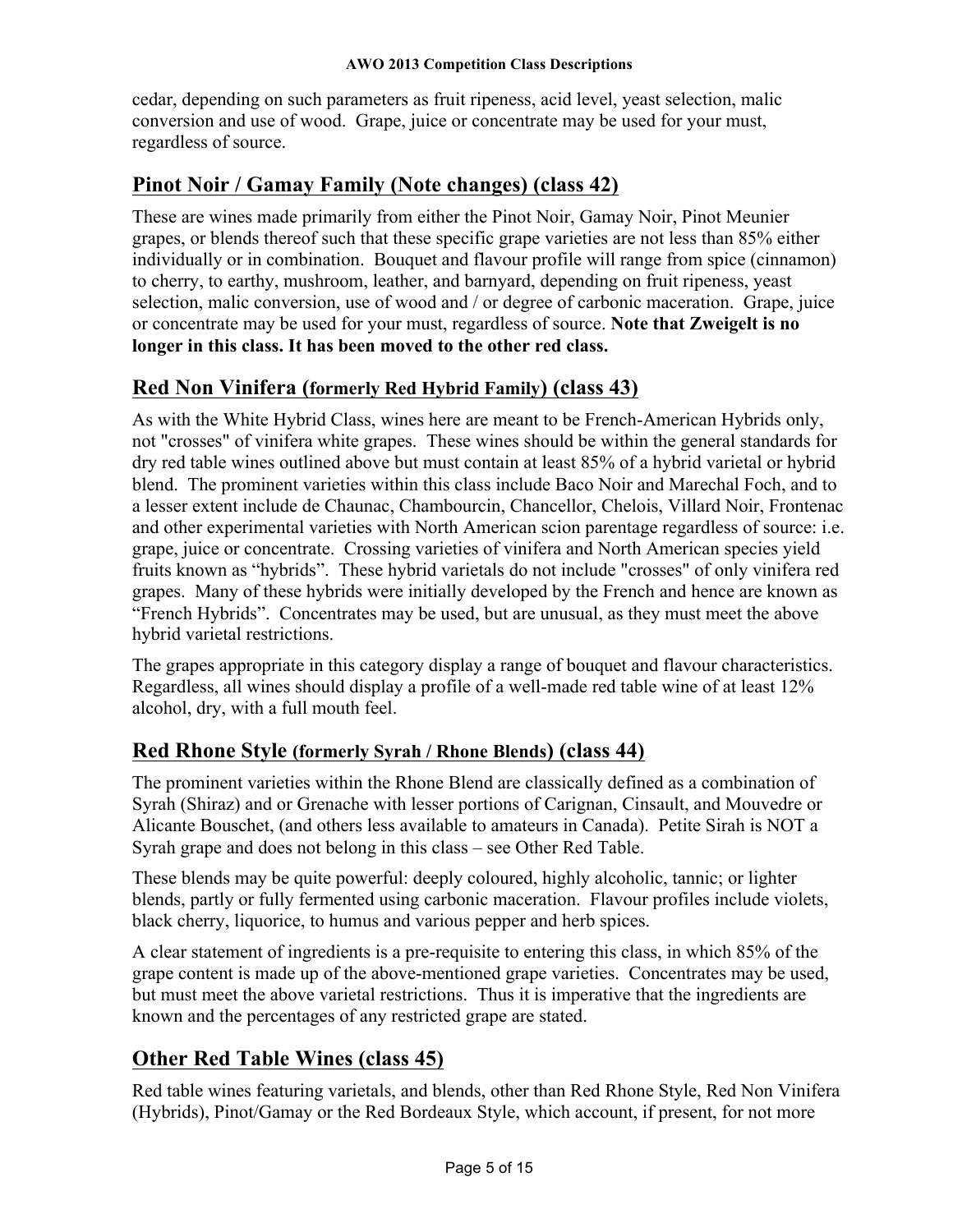than 15% in total. Some of the appropriate varieties are: Zinfandel, Petite Sirah, Barbara, Brunello, Nebbiolo, Ruby Cabernet, Sangiovese, and any other red non-hybrid grapes not specifically included in other red wine categorie **Note that Zweigelt is now in this class. It has been moved from Pinot/Gamay class.**

The ranges of grapes appropriate in this category display a range of bouquet and flavour characteristics. Regardless, all wines should display a profile of a well-made red table wine of at least 12% alcohol, dry, with a full mouth feel. Concentrates may be used, but must meet the above varietal restrictions. Thus it is imperative that the ingredients are known and the percentages of any restricted grape are stated. A statement of ingredients is compulsory in this class, for example: 85% Other Red Vinifera, 5% Cab Family, 5% Pinot/Gamay and 5% Red Hybrid, fits this class.

#### **Red Table Wine Blend (Red Blend) (class 46)**

Blended red table wine that does not fit in any other red class. Concentrate Kit wines that do not specify grape varieties belong in this class. To be eligible both the producer and kit name must be supplied.

# **DESSERT STYLE WINES**

The standard Dessert and Ice Wine styles are intended either to be an interlude between dinner and dessert, to be the dessert, or to accompany the dessert. Levels of aroma, flavour, sweetness and alcohol that are higher than table and social wines distinguish them. The alcohol is derived from fermentation - not fortification.

# **Dessert Wines (class 51)**

Any attractive colour is acceptable. The bouquet is fruity and full, but not overwhelming, sometimes exhibiting distinctive qualities of botrytis. They should be medium- to full-bodied with luscious flavour and fruitiness. These wines are sweet and should be in character with dessert. Honey may be an ingredient. The aftertaste should be clean but persistent. Oxidized wines do not fit in this class

Examples: Sauternes (France), Samos (Greece), German Auslese or Beerenauslese, Sweet Mead.

#### **Icewine Style Wines (class 52)**

Somewhat similar to a Dessert wine, the purpose is the same: to be compatible for enjoyment with dessert. The wine should be luscious, with an inviting fruit bouquet, but not cloying. Gold to amber is the usual colour, but reds are appearing.

Some of the common descriptors for this wine include characteristics of apricots, peaches, or lychee fruit. Alcohol levels can be as low as 8% but should not exceed 13%. Unlike Sauternes and other Dessert wines, alcohol should not be a predominant characteristic of this wine. All alcohol must be achieved through fermentation; fortification with any sort of alcohol is not permissible.

Production is not limited to grapes frozen-in-the-field. The freeze fractioning of regular grape wine juice is generally a more accessible source for initiating the production of this type of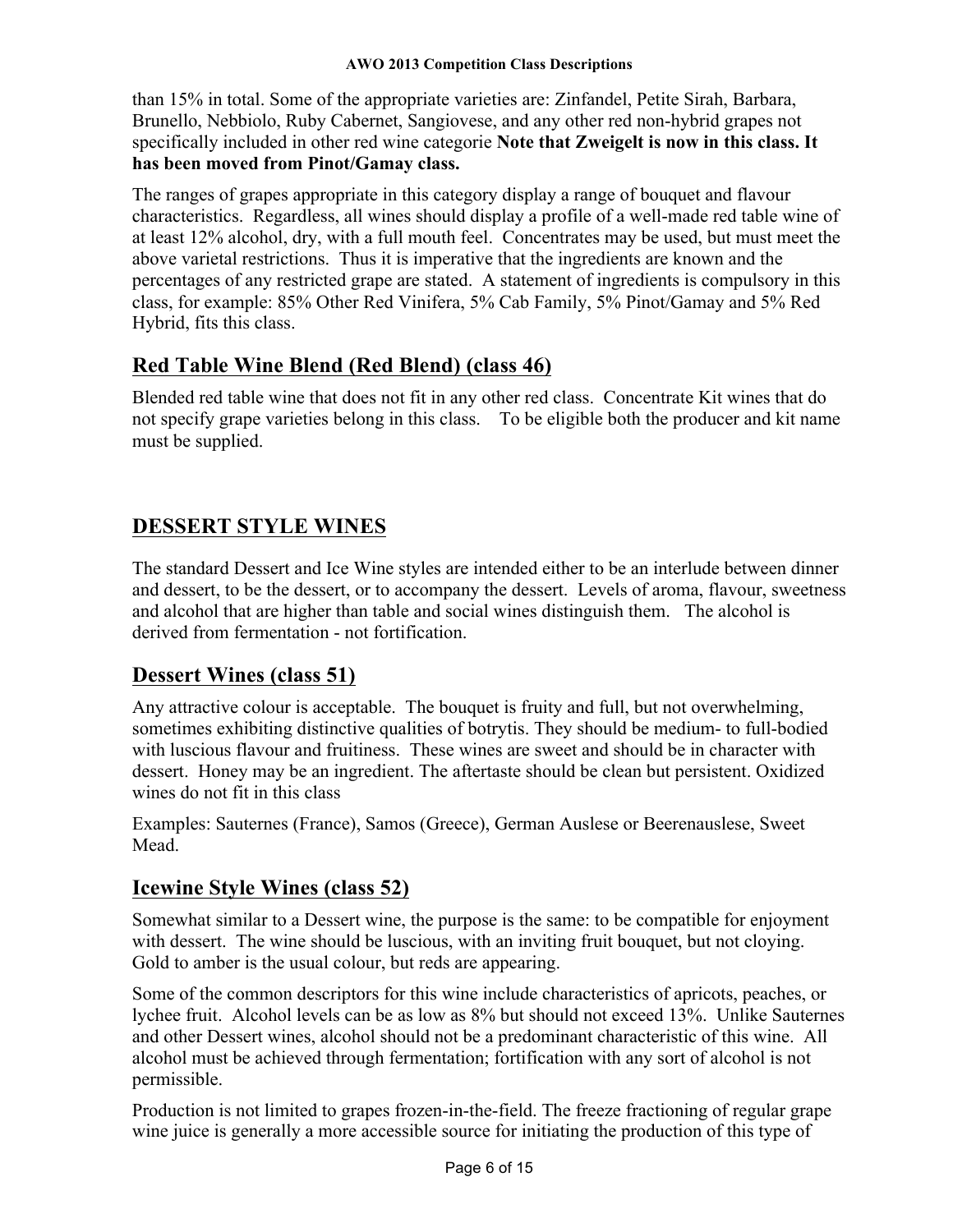#### **AWO 2013 Competition Class Descriptions**

wine. The amateur winemaker's chances of success are increased however, when attempting the freeze fractioning method, by starting with a "late harvest" grape juice. This may also enhance the probability of attaining some characteristics of Botrytis Cinerea. Starting levels should be at least 32 degrees Brix and probably would not be higher than 48 degrees Brix.

#### **OTHER STILL WINES**

#### **After Dinner Wines (class 53)**

These wines are to be drunk in place of liqueur, or with nuts and cheese after dessert. All appealing colours are acceptable. After dinner wines are heavy-bodied, and have an intensity of flavour and sweetness. They are usually fortified to a high alcohol level, typically 18% to 20%, but not so alcoholic that it masks the fruit and complexity. The bouquet is rich, full and sweet and there should be a clean and lingering aftertaste. Honey may be an ingredient. Examples include Fine Old Malmsey (Madeira), Late Bottled Vintage Port (Portugal), and Cream Sherry (Spain).

#### **Social Wines (class 61)**

These are non-sparkling wines of any colour, body or alcoholic content which, because of their character, would not more properly fit into any other classification. The general character of the wine should be drunk alone rather than in the accompaniment of food. The sweetness level should be above table wines and below dessert wines. Small quantities of flavourings may be added to these wines to create unique combinations of fruit, spice or sweetness on the nose and/or the palate. Honey may be included as an ingredient. All additives must be specifically **listed** 

#### **Country Wines (Note that there are now 2 classes. You can enter both classes)**

#### **NEW Country Wine Class descriptions**

A country wine is any wine made from at least 95% non-grape ingredients. The Country Wine Classes are intended for those country wines which depend heavily on their non-grape origins for their interest and character and have been made in a functionally table or functionally social style. Still meads and melomels are appropriate for this class and should be entered in either class depending on sweetness. Oxidized and herbed wines are not acceptable. A wide latitude of colour is permissible but the colour must be attractive. The wine should be still, however, where appropriate, a slight touch of spritz is permissible. The bouquet and flavour must be inviting. Alcohol must be in balance with the character of the wine.

Competitors will be required to list the juice varieties and to quantify basic aspects of their eligible entry in the Country Wine Classes, including: approximate alcohol content, approximate sweetness, and any intentional hint of bitterness.

**NEW - COUNTRY TABLE WINE (Class 62)** - Any dry to medium dry (0-3% Residual Sugar) country wine intended as table wine. Balance is of great importance in determining a successful wine. Flavour may range from very delicate to very intense. A touch of "spritz" is acceptable, especially in lower alcohol or lighter flavoured wines.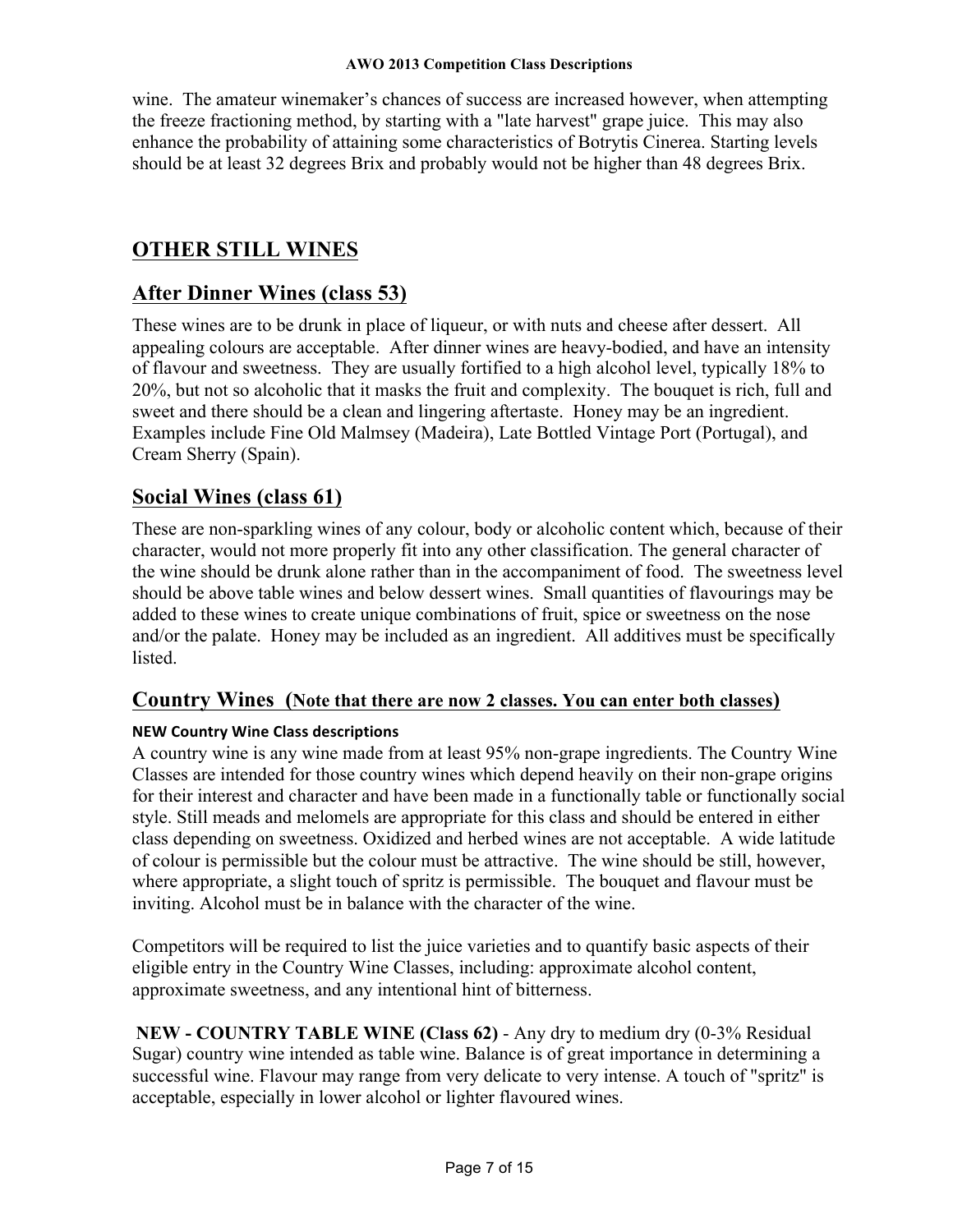**NEW COUNTRY SOCIAL WINE (class 63)** -Any country wine intended to be appreciated on its own, rather than to accompany food. Country Social Wines are medium dry to medium sweet (3-8% Residual Sugar) and are not sweet enough to be dessert wines. The Country Social Wine class is intended primarily for wines which are outside the parameters of Class 61 (Social wines) because of their fruit characteristics and often, sweetness. Country Social Wines typically have one or more dramatic "peaks" in their profile - an immediately recognizable intensity of fruit aroma and/or flavour, or noticeable acidity and freshness, or a hint of bitterness, or a higher alcohol level through fermentation than is suitable for Class 61 (Social wine). Astringency and/or bitterness and/or high acidity are not faults in themselves but must have been balanced by appropriate sweetness and/or flavour intensity and/or mouthfeel. A touch of spritz is acceptable, especially in lower alcohol or less intensely flavoured wines.

# **SPARKLING WINES, CIDER AND PERRY**

# **Sparkling Wines (class 64)**

These wines may be made from any ingredients and should be an attractive colour. A medium body is preferred. Clarity is important. In contrast to the beer classes, wines may not be presented on lees. The wine should maintain its character and effervescence for at least 30 minutes. Smaller bubbles are preferable. Mousse is highly desirable. The sparkle or effervescence will be judged by mouth feel.

For the purpose of judging, the sparkling wine class will be divided into two styles: Fruity, refreshing, crisp sparkling wines and Tertiary bottle characteristics usually resulting from secondary fermentation on the lees

**Fruity Style:** Bouquet can be fruity to fresh with moderate complexity. Dry to sweet wines are acceptable, but a clean finish is essential. Sweet wines should not cloy. Aromas include orange blossom, grapefruit, lemon, berry, apricot, peach, apple, melon, Muscat etc. Balance should be crisp, refreshing, fruity and racy.

**Tertiary Style:** Bouquet is acquired from many years aging on the second fermentation lees. Creamy, toasty, yeasty (bread dough), mushrooms, and vanilla may be evident. Oak, if used, should not be overdone. Ideally, on the palate the wine should be smooth and fresh with the acid somewhat prominent (brut) but not excessive, and with aromatic length matching the nose. Term used for permitted sugar is Brut and is rated at 1.5% to 2.0%.

**Bottles:** For safety reasons wines submitted in the sparkling class in a container other than a full strength, champagne-type bottle intended for wines of five to six atmospheres pressure (75-90 psi) will be disqualified. Beware of submitting wines in bottles that bear a passing resemblance to regular champagne bottles, are somewhat reinforced for less than fully pressurized wines, but are not full-strength. They will be disqualified. For the same reason excessively primed wines will also be disqualified. Under-primed wines will be marked down but not disqualified.

# **Sparkling Cider and Perry (class 71)**

Defined as an apple-based or pear based sparkling beverage between 5% and 8% alcohol.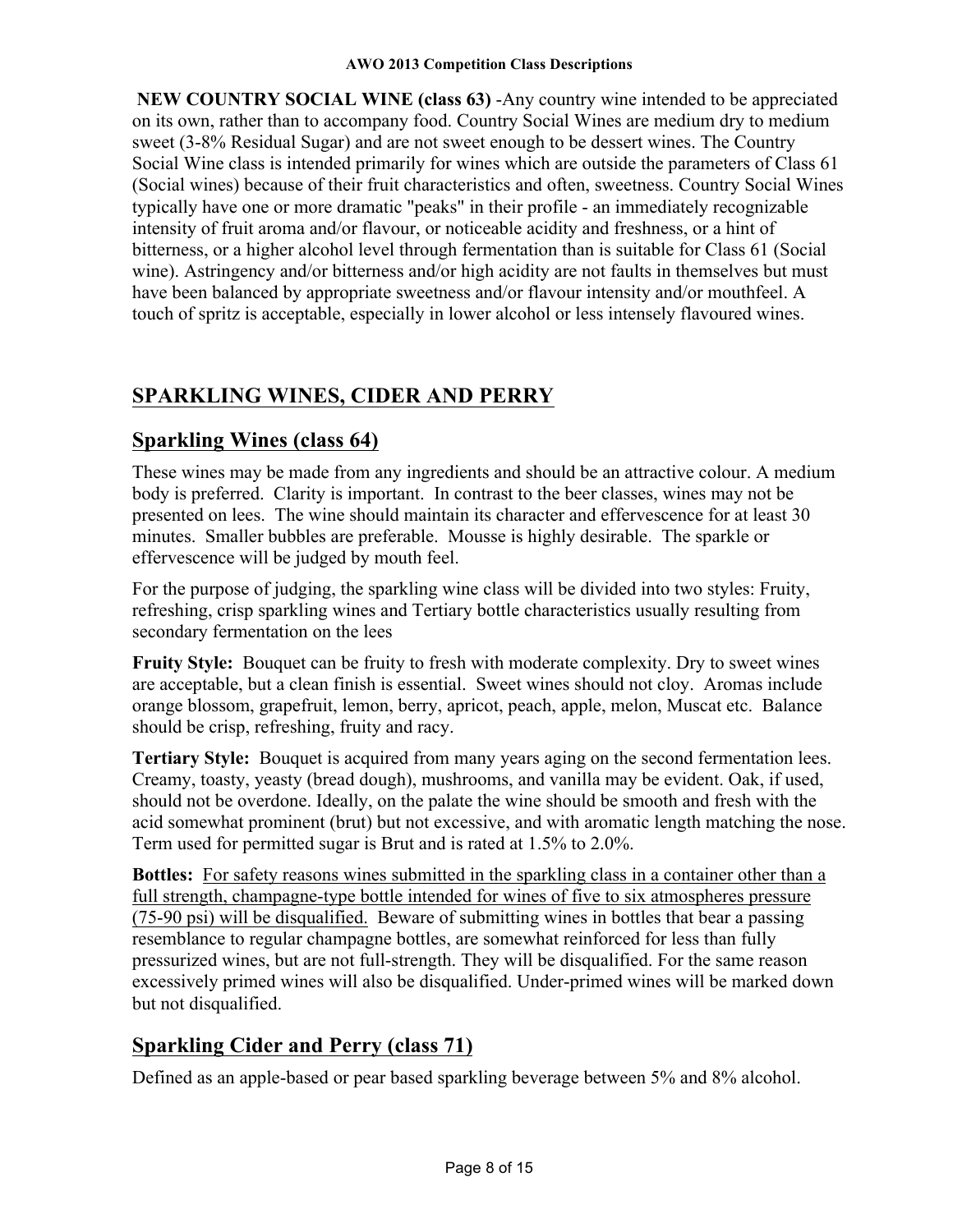**Sparkle:** must be controlled and last for at least 20 minutes. Preference is given to very fine champagne-like bubbles trailing from the bottom of the glass. You should be able to pour 80% of a wine glass without foaming over.

**Colour:** ranges from almost neutral to golden but not brown.

**Sparging:** The product may be presented on the priming yeast but must pour clear to within one inch of the bottom of the bottle or tin. The Canadian competition prefers sparged bottles but this is not required.

**Bottles:** Returnable beer bottles (glass), plastic screw caps or tins or sparkling wine bottles are required for safety reasons.

**Taste & balance:** The product must have the balance of sugar, acid and taste expected in a champagne or sparkling wine. There must be no oxidation or characteristic harshness often found in apples. Sweetness is optional but must be in balance. Although alcohol content cannot be measured at the time of judging, any evidence of it in the nose or taste is a fault. Many concentrates and juice combinations create a neutral tasting cider. This taste is not a fault but a cider with a distinct apple characteristic is preferred in this class.

# **BEERS**

Beer entries will be judged according to both technical merit and adherence to style definitions. The AWO has adopted the current beer style definitions used by the Amateur Winemakers of Canada, which are based on the Beer Judge Certification Program (BJCP) style guidelines. http://www.bjcp.org/index.php.

It is up to the entrant to decide in which beer style their entry should be judged. Beer entries that do not include a declared style on the entry form will be disqualified.

#### **Light Lager and Hybrid Beers: (class 81)**

This class groups styles with the clean malt flavour of Pilsner and other very lightly kilned malts. Some styles call for adjuncts such as corn or rice to reduce the maltiness. Hopping in most styles will be low to moderate, with the stronger hopped styles balanced by residual maltiness. Typical colour will be straw to golden.

BJCP styles included in this class are:

- 1A. Light American Lager
- 1B. Standard American Lager
- 1C. Premium American Lager
- 1D. Munich Helles
- 1E. Dortmunder Export
- 2A. German Pilsner
- 2B. Bohemian Pilsner
- 2C. Classic American Pilsner
- 6A. Cream Ale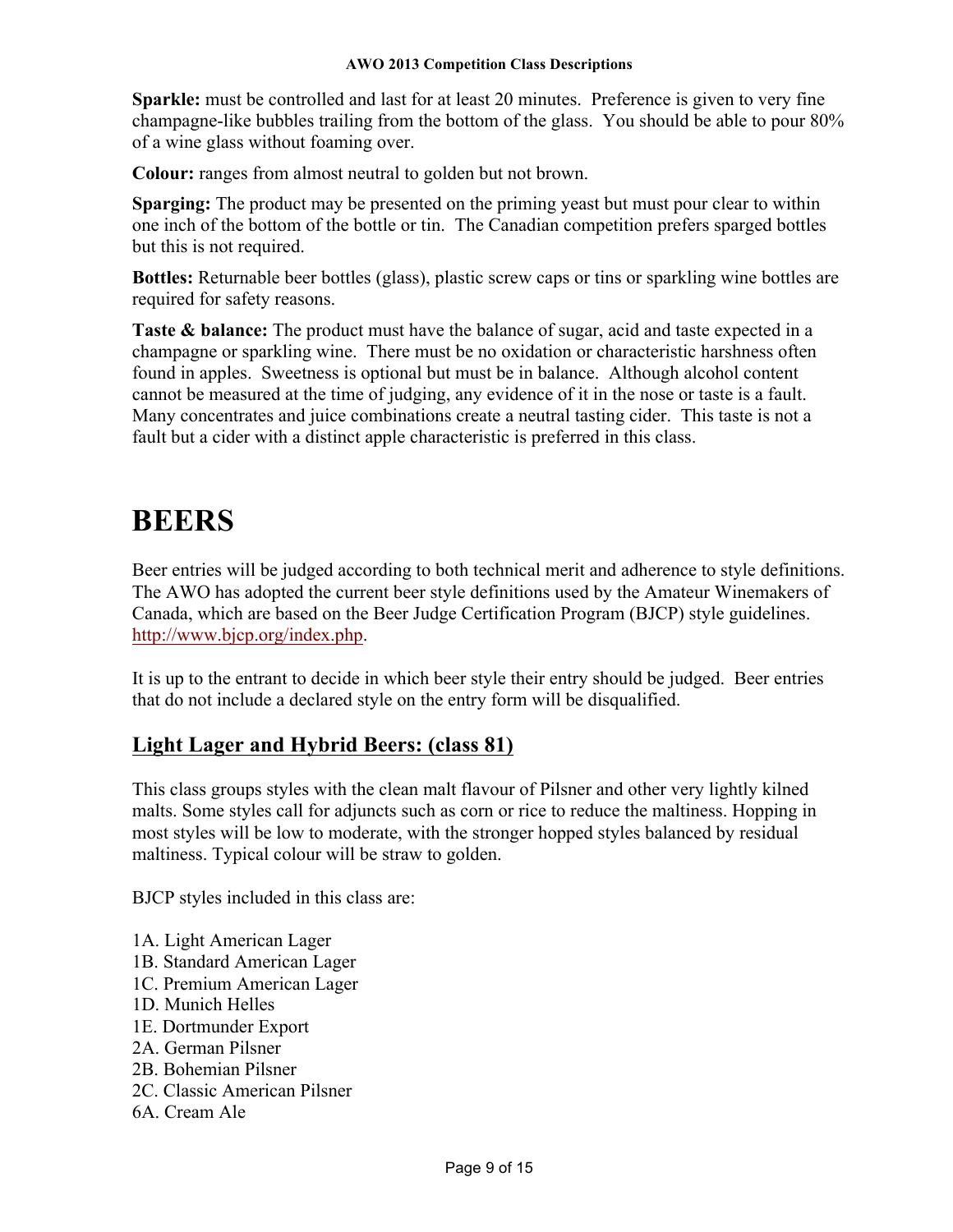6B. Blonde Ale 6C. Koelsch 6D. American Wheat or Rye Beer

# **Hop-Focused Beers: (class 82)**

This class groups styles with a toasty malt character, often with nutty or biscuity flavours from the use of more highly kilned base malts such as Pale Ale, Vienna and Munich malts. The beers will generally have a more noticeable caramel character from increased use of caramel/crystal malts. The unifying element to this class will be a noticeable hop presence, even in the maltier styles. Hop bitterness and character can be moderate to extreme. Typical colour will be amber to copper, although some styles can expand the range from golden through brown.

BJCP styles included in this class are:

7A. Northern German Altbier 7B. California Common Beer 7C. Dusseldorf Altbier 8A. Standard/Ordinary Bitter 8B. Special/Best/Premium Bitter 8C. Extra Special/Strong Bitter 10A. American Pale Ale 10B. American Amber Ale 10C. American Brown Ale 14A. English IPA 14B. American IPA 14C. Imperial IPA 19A. Old Ale 19B. English Barleywine 19C. American Barleywine

# **Malt-Focused Beers: (class 83)**

This class groups styles with noticeable malt sweetness, often with toffee notes, from higher finishing gravities and darker caramel malts or kettle caramelization. A light roasted character, similar to chocolate, will also be acceptable in some styles. Hop influence will generally take a back seat to the malts, and never dominate. Typical colour will be copper to dark brown, although some styles can expand the range from amber to black.

BJCP styles included in this class are:

3A. Vienna Lager 3B. Oktoberfest/Maerzen 4A. Dark American Lager 4B. Munich Dunkel 4C. Schwarzbier (Black Beer) 5A. Maibock/Helles Bock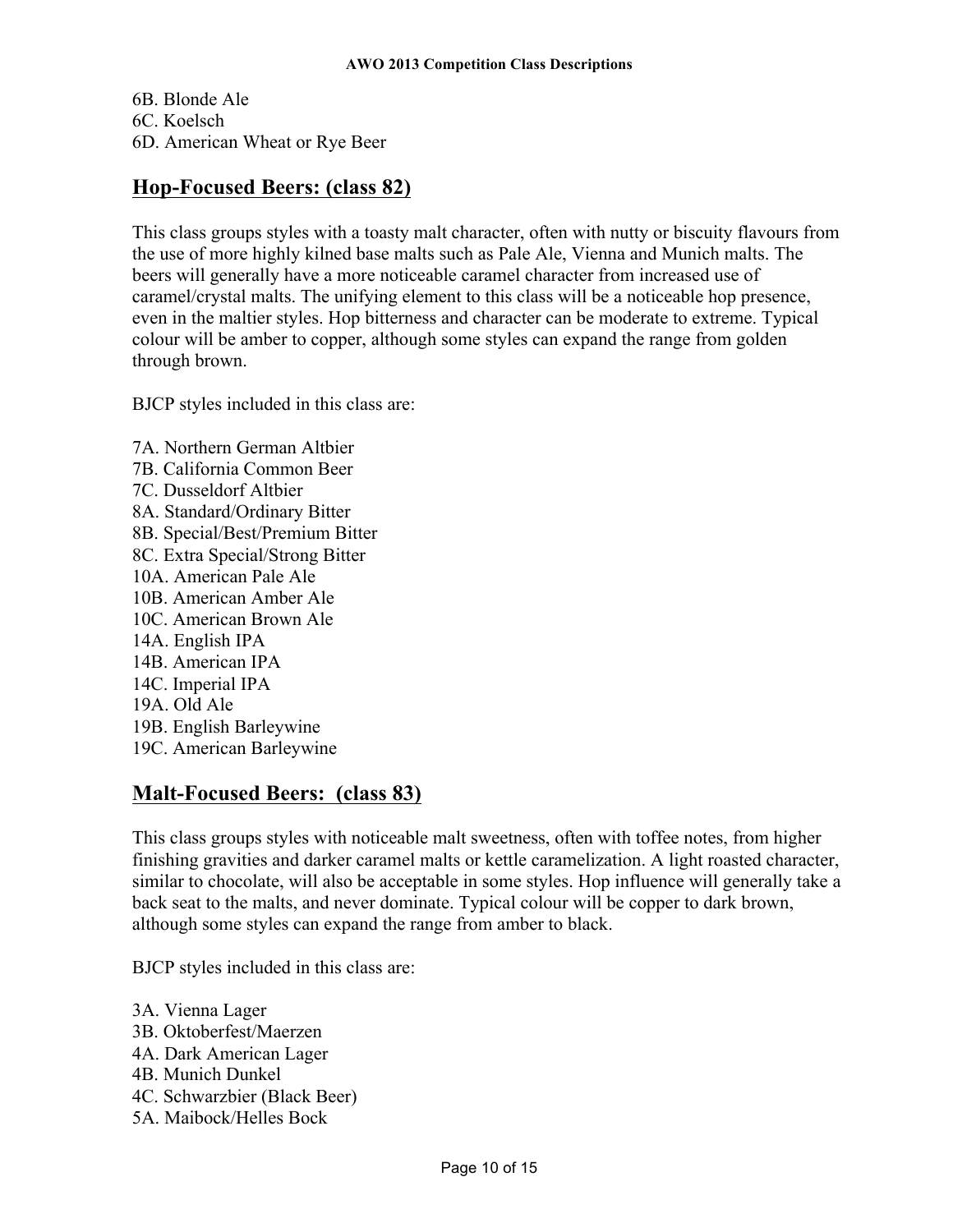5B. Traditional Bock 5C. Doppelbock 5D. Eisbock 9A. Scottish Light 60/- 9B. Scottish Heavy 70/- 9C. Scottish Export 80/- 9D. Irish Red Ale 9E. Strong Scotch Ale 11A. Mild 11B. Southern English Brown Ale 11C. Northern English Brown Ale

#### **Roasted and Smoked Beers: (class 84)**

This class groups all beer styles with a moderate to strong roasted grain character. Chocolate, coffee and even some acrid burnt flavours are appropriate. Beers made with smoked grains are also included in this class, although they should probably be judged separately, after the roasted styles, because of their potentially strong and pervasive smokiness. Colour will be very dark brown through opaque black in the roasted styles. Smoked beer colours will vary depending on base beer style chosen.

BJCP styles included in this class are:

12A. Brown Porter 12B. Robust Porter 12C. Baltic Porter 13A. Dry Stout 13B. Sweet Stout 13C. Oatmeal Stout 13D. Foreign Extra Stout 13E. American Stout 13F. Russian Imperial Stout 22A. Classic Rauchbier 22B. Other Smoked Beer

#### **Belgian and Wheat Beers: (class 85)**

This class groups beer styles whose distinctive appearance, flavours and aromas make them seem out of place in the other classes. Styles with a high proportion of wheat will usually have a very hazy appearance. Unusual yeast or bacteria derived characteristics play a prominent role in these beers. Banana, bubble-gum, dried fruit or citrus flavours, clove and pepper phenols, mustiness, Brett (barnyard), sourness, spiciness (from yeast or spice additions) can all appear in these styles. Generally, these unusual characteristics will play a light to moderate supporting role to the more usual malt and hop character. Judges handling this class should probably not have to do any other classes if there are more than a few entries. Even well made examples of these styles can be a test of judging stamina.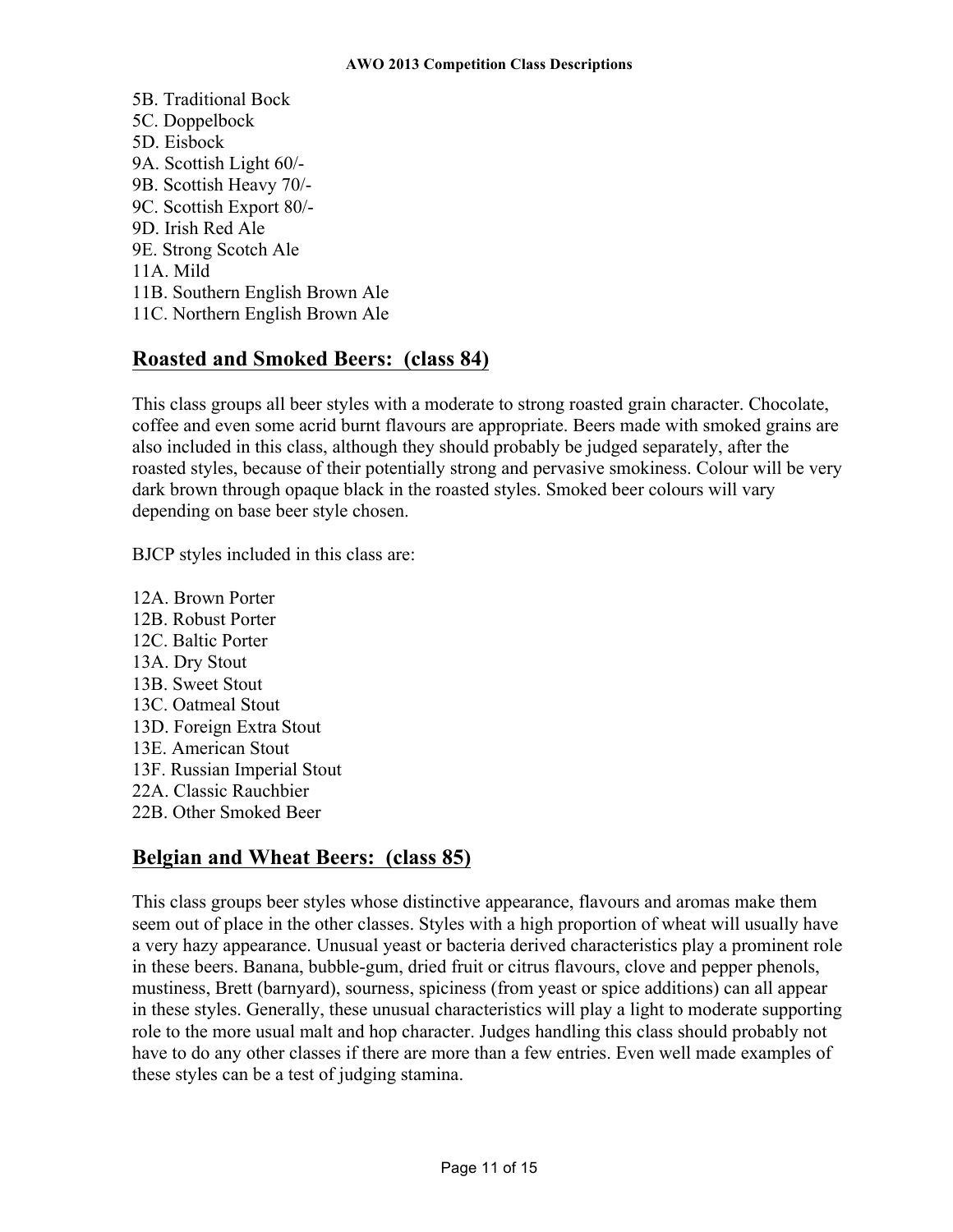BJCP styles included in this class are:

- 15A. Weizen/Weissbier
- 15B. Dunkleweizen
- 15C. Weizenbock
- 15D. Roggenbier (German Rye Beer)
- 16A. Witbier
- 16B. Belgian Pale Ale
- 16C. Saison
- 16D. Biere de Garde
- 16E. Belgian Specialty Ale
- 17A. Berliner Weisse
- 17B. Flanders Red Ale
- 17C. Flanders Brown Ale/Oud Bruin
- 17D. Straight (unblended) Lambic
- 17E. Gueuze
- 18A. Belgian Blond Ale
- 18B. Belgian Dubbel
- 18C. Belgian Tripel
- 18D. Belgian Golden Strong Ale
- 18E. Belgian Dark Strong Ale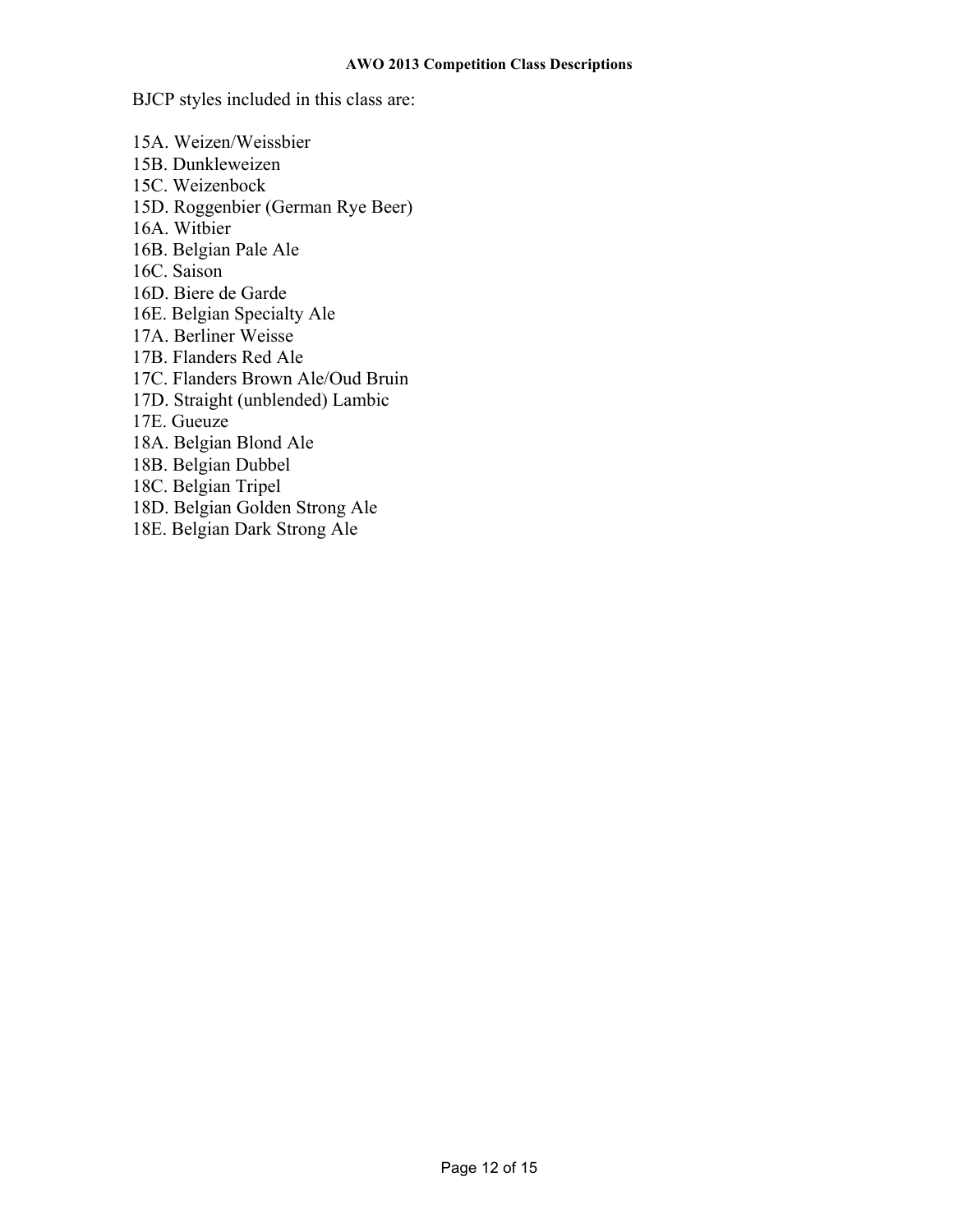# **TROPHY AWARDS**

There are 5 Trophy Award categories within the AWO competition:

- **Best White Wine in Show**
- **Best Red Wine in Show**
- **Best Brew in Show**
- **Best White Wine from a100% Commercial Concentrate Kit;**
- **Best Red Wine from a100% Commercial Concentrate Kit;**

Trophies are awarded to the top score in each category. Trophy Awards do not receive additional individual points toward Grand Champion Winemaker or toward the Club Championship.

The table wines considered in these awards are judged based on the appropriate table wine classes described earlier in this document, such as Chardonnay, Red Hybrids, etc. Failure to fully document and confirm the additional information regarding ingredients necessary to compete in the various trophy awards will lead to disqualification from the trophy awards.

There is no requirement to submit a separate entry for consideration or judging within the trophy awards. Wines that are eligible will be selected and awarded based on the highest score achieved in the appropriate table wine classes.

# **Best White Concentrate Kit**

#### **Best Red Concentrate Kit**

The wines entered for consideration in these two AWO trophy awards must be made from 100% commercial concentrate kits. Entrants are required to confirm that the wine being entered meets the requirements for the Best White or Red Concentrate Kit. Only the use of ingredients provided in the concentrate wine kit to be used in the making of the wine is permitted. Additions or use of fresh grapes, skins or other fruits are not allowed within this trophy award. Confirm with your supplier the grapes included and other methods used to produce the resulting wine. Failure to identify the kit used, or to confirm you have made it using only the kit ingredients will lead to disqualification from this concentrate kit trophy award.

Wines competing for these awards should aim for the standards of quality for Red and White Table Wines as set out in the appropriate class descriptions above. The wines will only be judged as part of an existing class and medal quality finishers will only receive medals and certificates within the appropriate class.

The best white and best red concentrate kit table wines will be awarded based on the highest score awarded to a kit wine from within the appropriate classes. There is no requirement to submit a separate entry for consideration in this trophy award competition.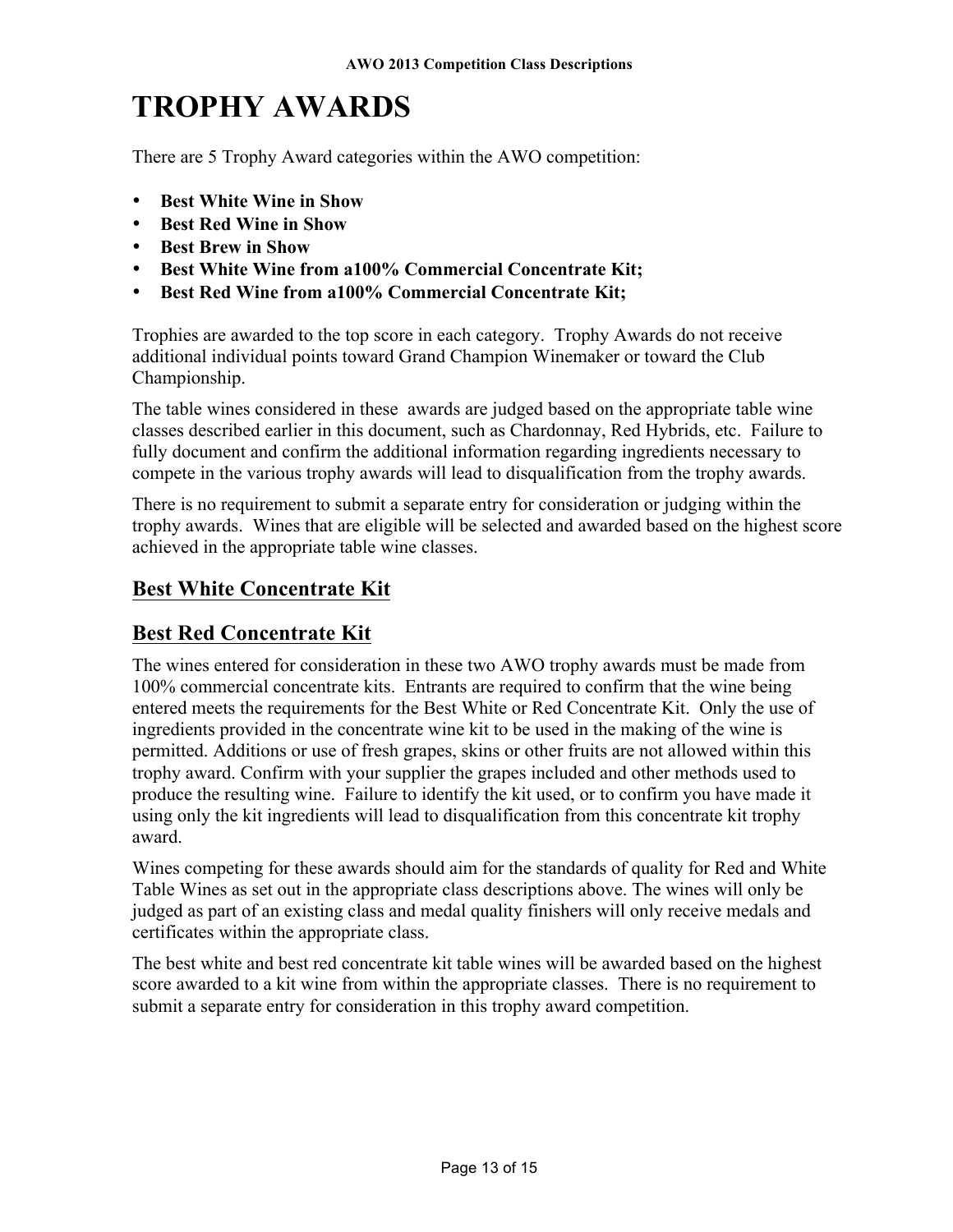#### **POINT TROPHIES**

Additional awards are presented annually for the following achievements based on the judging and on point accumulations and/or highest score within the class.

**Grand Champion Winemaker Grand Champion Brewer Grand Champion Cidermaker** 

**Grand Champion Club** 

# **AWO PROVINCIAL AMATEUR COMPETITION**

#### **Eligibility**

- 1. An AWO club is in 'good standing' for competition purposes if their annual dues are paid before January 1 of the competition year.
- 2. Each AWO member Club may enter one (1) bottle in each of the point and trophy classes.
- 3. If the Club competition is aided by the AWO authorized Wine Judges of Canada and the judge(s) rate more than one (1) entry a GOLD or SILVER in a class, the judge(s) may authorize all the entries awarded GOLD or SILVER, as long as each entry is made by a different member of the AWO Club.
- 4. An AWO Club member may submit one BRONZE entry, as long as they were not awarded a GOLD or SILVER by the AWO authorized Wine Judges of Canada for any of their entries in the Club competition.
- 5. The Registrations forms and the bottle labels must show the same information. No bottle substitutions are allowed without the specific authorization of the Chief Steward.
- 6. If an individual is a member of more than one club, that individual may only enter through the one primary club.
- 7. If an individual is a member of a club AND holds an AGCO provincial license to manufacture, or is a professional winemaker, or is a professional brewer, entries from that individual will not be accepted. Note: Entries made in a Brew-on-Premise or similar commercial establishments - by owners, employees or customers - are acceptable.

#### **Containers**

8. Each wine entry must be in a clean glass standard bottle. They may be clear or tinted, but not opaque, without any decorative or distinguishing marks or labels. **a.** Brews must be presented in standard glass or plastic, crown top or screw cap beer bottles, or tinned. Green or Brown tinted glass or plastic is acceptable. Containers and caps must be without distinguishing marks.

**b.** Sparkling Cider must be presented in standard glass, plastic, crown top or screw top beer bottles. Tins may also be used. Green or Brown tinted glass or plastic is acceptable. Sparkling wine bottles as described below are allowed. Containers and caps must be without distinguishing marks.